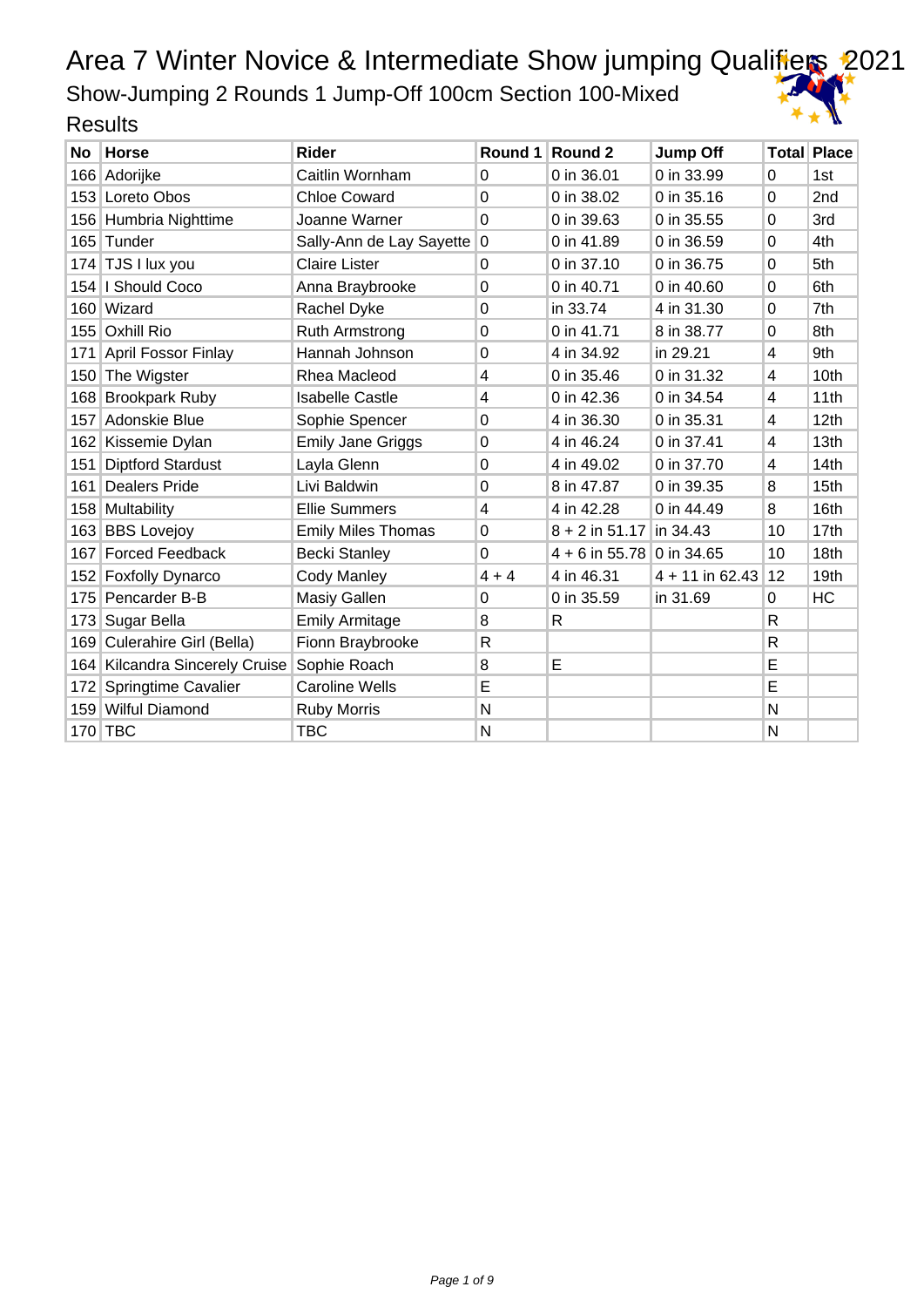Show-Jumping 2 Rounds 1 Jump-Off 110cm Section 110-Mixed



| <b>Results</b> |
|----------------|
|----------------|

| No  | <b>Horse</b>            | <b>Rider</b>              | Round 1 | Round 2  | <b>Jump Off</b> | <b>Total</b> | <b>Place</b> |
|-----|-------------------------|---------------------------|---------|----------|-----------------|--------------|--------------|
| 181 | <b>BE Wild</b>          | <b>Isabelle Castle</b>    | 0       | in 39.77 | in 33.67        | 0            | 1st          |
| 183 | <b>Brookpark Ruby</b>   | Chloe Coward              | 0       | in 41.30 | in 37.00        | 0            | 2nd          |
| 176 | <b>Foxfolly Dynarco</b> | Cody Manley               | 0       | in 40.25 | in 40.74        | 0            | 3rd          |
| 179 | <b>BBS Lovejoy</b>      | <b>Emily Miles Thomas</b> | 0       | in 44.56 | 4 in 36.60      | 0            | 4th          |
| 184 | Adorijke                | Caitlin Wornham           | 4       | in 37.65 | in 30.78        | 4            | 5th          |
| 178 | <b>Forced Feedback</b>  | <b>Becki Stanley</b>      | 4       | in 33.36 | in 31.57        | 4            | 6th          |
| 180 | <b>Clacourt Quattro</b> | Chloe Alibone             | 4       | in 36.09 | in 33.86        | 4            | 7th          |
| 182 | Pencarder B-B           | Maisy Gallen              | 4       | in 33.86 | 4 in 34.36      | 4            | 8th          |
| 177 | TBC.                    | TBC HHRC                  | N       |          |                 | N            |              |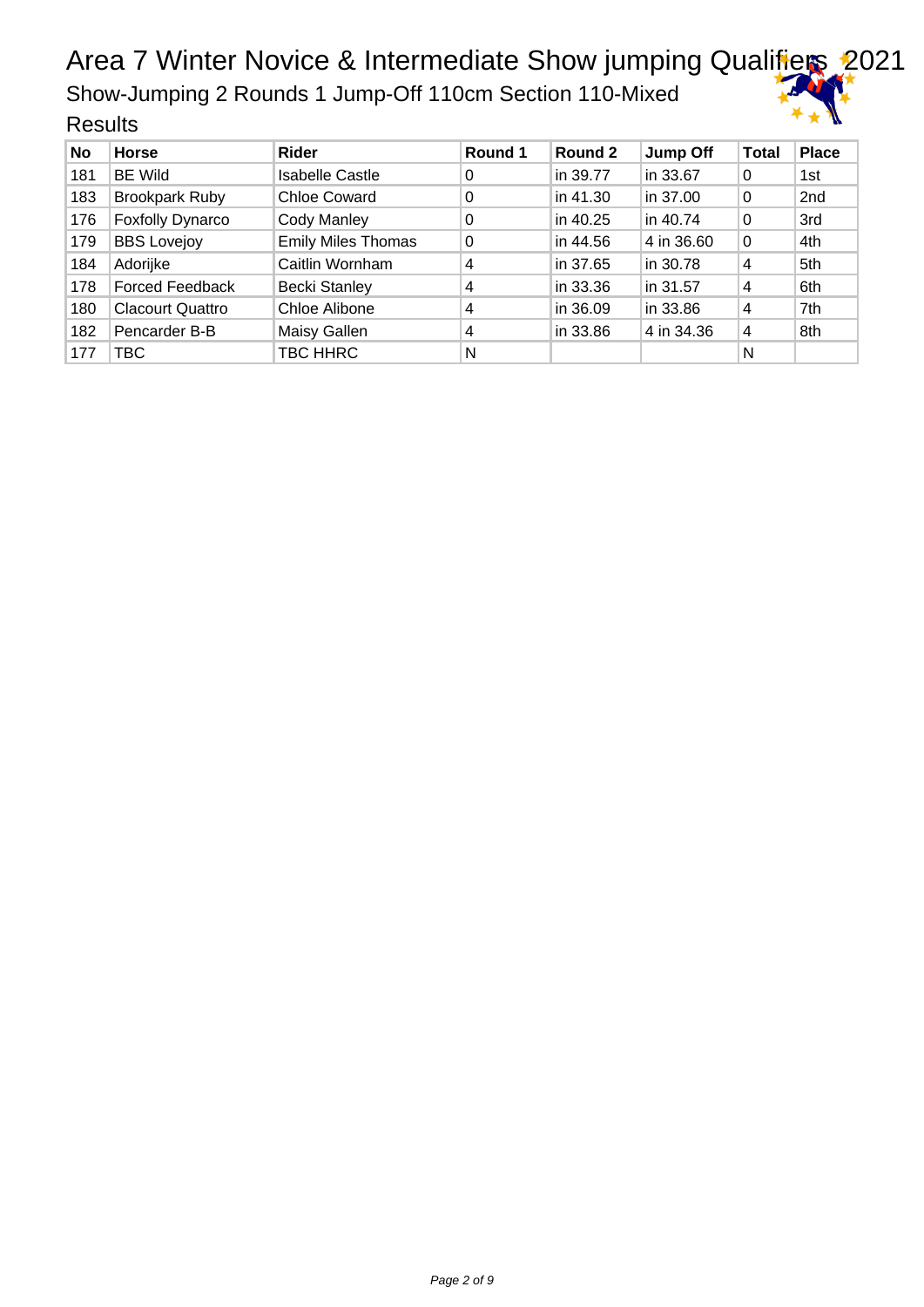Show-Jumping 2 Rounds 1 Jump-Off 70cm Junior Section Junior 70

| No | <b>Horse</b>               | Rider                | Round 1  | Round 2          | Jump Off   | ∣Total         | <b>Place</b>    |
|----|----------------------------|----------------------|----------|------------------|------------|----------------|-----------------|
| 26 | <b>Waxwing Money Talks</b> | Ava Lambert          | 0        | in 36.52         | in 29.20   | 0              | 1st             |
| 29 | Kitty                      | Emily Chapman        | 0        | in 35.23         | in 30.13   | 0              | 2 <sub>nd</sub> |
| 24 | Tiger (Tyson)              | Flo Woollard         | 0        | in 34.80         | in 33.21   | $\Omega$       | 3rd             |
| 32 | <b>Sceiling Cariad</b>     | Katy Mai Guiney      | 0        | in 35.24         | 4 in 36.68 | $\overline{0}$ | 4th             |
| 31 | Georgia                    | <b>Summer Parker</b> | 0        | 4 in 47.88       | 4 in 38.40 | 4              | 5th             |
| 27 | <b>Bardwell by Desire</b>  | Abbey Smith          | 4        | in 41.44         | 4 in 41.88 | $\overline{4}$ | 6th             |
| 33 | <b>Watling Saphire</b>     | Sophia Beaton        | 0        | 4 in 40.56       | 4 in 47.28 | $\overline{4}$ | 7th             |
| 25 | Lockinage Felix            | Mary-Jane Normington | 8        | 0 in 43.03       | in 41.84   | 8              | 8th             |
| 28 | Star                       | Zara Stafford        | $0 + 10$ | $0 + 2$ in 51.55 | in 29.09   | 12             | 9th             |
| 30 | Storm                      | <b>Edith Carter</b>  | 8        | E                |            | E              |                 |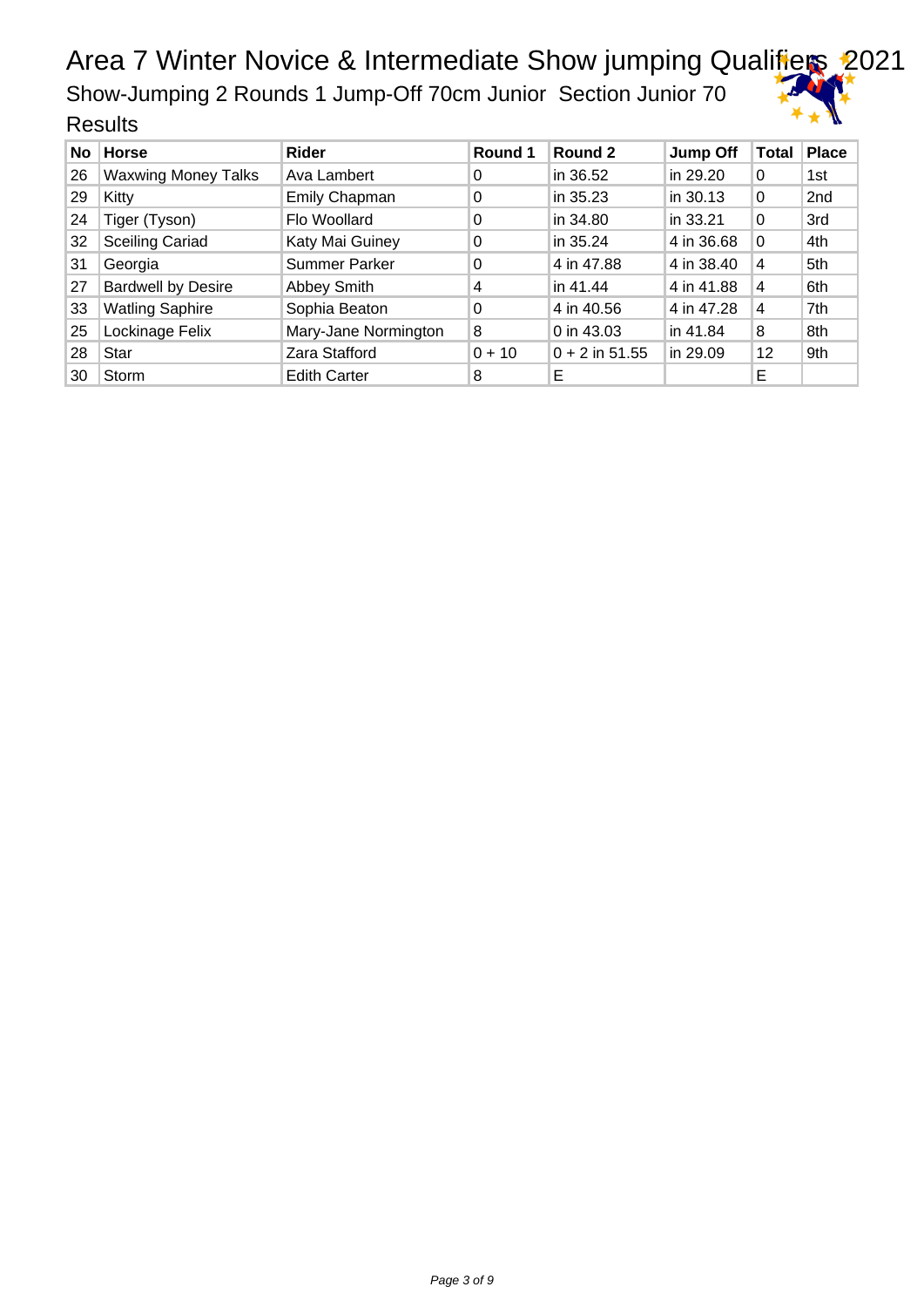Show-Jumping 2 Rounds 1 Jump-Off 80cm Junior Section Junior 80

|    | No Horse               | Rider                 | Round 1   | Round 2            | <b>Jump Off</b> | Total    | Place |
|----|------------------------|-----------------------|-----------|--------------------|-----------------|----------|-------|
| 87 | Star                   | Zara Stafford         | 0         | in 41.77           | in 29.74        | $\Omega$ | 1st   |
| 88 | Hendrewen Tommy Q      | Georgia Wooding       | 0         | in 38.81           | 4 in 39.70      | 0        | 2nd   |
| 82 | Lockinage Felix        | Mary-Jayne Normington | 4         | in 41.76           | in 39.62        | 4        | 3rd   |
| 81 | Wax Wing Money Talks   | Ava Lambert           | 0         | 4 in 36.84         | 4 in 26.85      | 4        | 4th   |
| 84 | Kitty                  | <b>Emily Chapman</b>  | 4         | 4 in 32.14         | in 25.44        | 8        | 5th   |
| 89 | Overplay               | Ella Clayton          | 4         | 4 in 45.22         | 4 in 40.44      | 8        | 6th   |
| 91 | Wynfual the Wizard     | Ella Pankhurst        | 0         | 12 in 39.77        | in 40.83        | 12       | 7th   |
| 83 | Ardolan Star           | Annabelle Pick        | $\Omega$  | $8 + 15$ in 64.37  | in 42.34        | 23       | 8th   |
| 86 | <b>Egyptian Prince</b> | Millie Granger        | $\Omega$  | $12 + 21$ in 70.84 | Е               | 33       | 9th   |
| 85 | George                 | Daisy Burrows         | $12 + 21$ | $12 + 43$ in 92.48 | Е               | 88       | 10th  |
| 90 | <b>Baby Dee</b>        | Erin Cade             |           |                    |                 |          |       |
| 92 | <b>Granaphan Molly</b> | <b>Sydney Knight</b>  |           |                    |                 |          |       |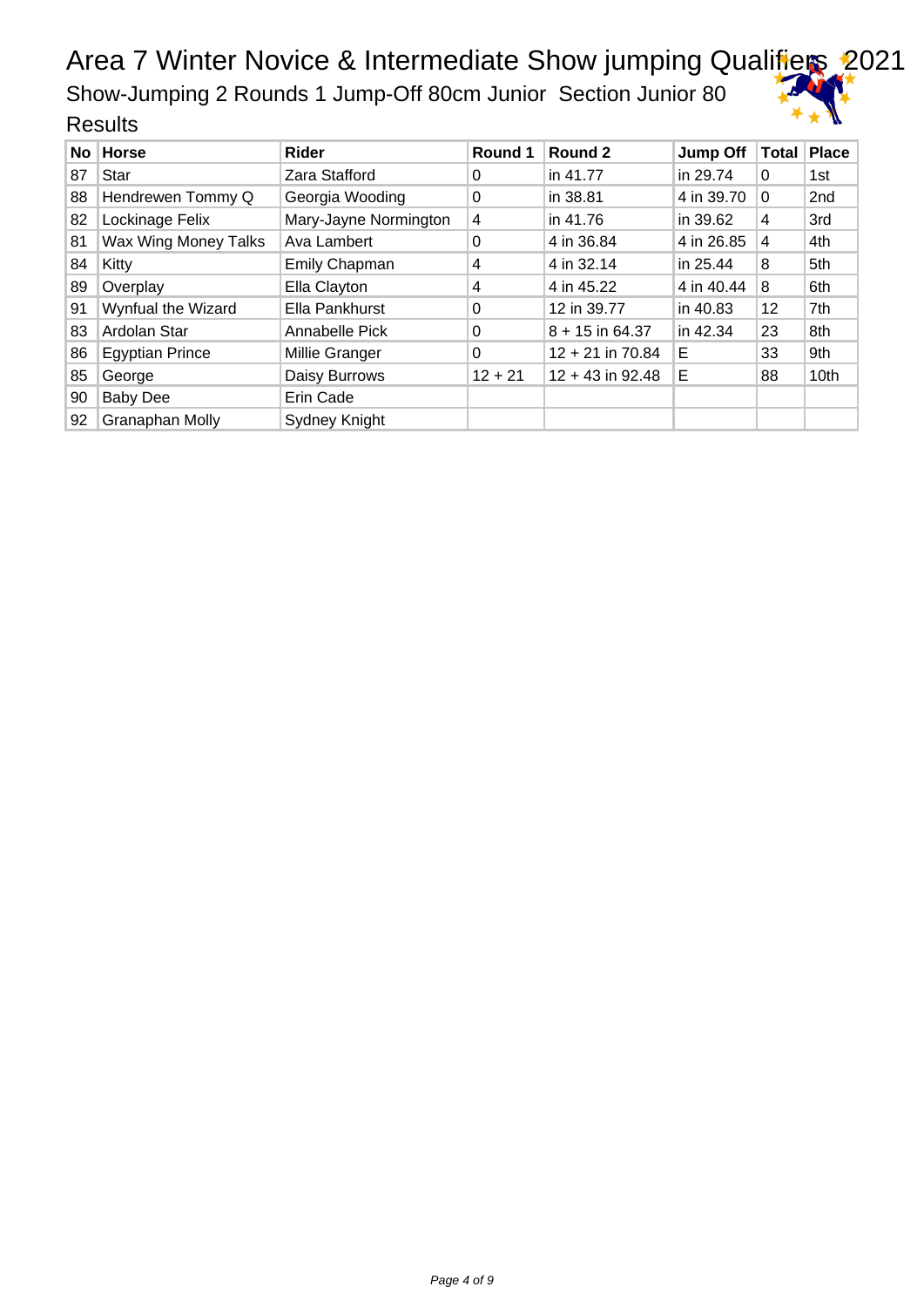Show-Jumping 2 Rounds 1 Jump-Off 90cm Junior Section Junior 90

| <b>No</b> | <b>Horse</b>               | Rider                 | Round 1  | Round 2            | <b>Jump Off</b> | <b>Total</b> | <b>Place</b>    |
|-----------|----------------------------|-----------------------|----------|--------------------|-----------------|--------------|-----------------|
| 137       | <b>Dealers Pride</b>       | Livi Baldwin          | 0        | 0 in 35.79         | 0 in 35.13      | 0            | 1st             |
| 141       | Adonski Blue               | Sophie Spencer        | $\Omega$ | 0 in 37.36         | 0 in 35.14      | $\Omega$     | 2 <sub>nd</sub> |
| 134       | Robe Ara's Knight          | Caitlin Wornham       | $\Omega$ | 0 in 39.70         | 0 in 35.25      | 0            | 3rd             |
| 148       | Dancing Royale             | Katy Mai Guiney       | $\Omega$ | 0 in 35.66         | 0 in 36.40      | 0            | 4th             |
| 146       | Newlands Sando Hit         | <b>Jess Riches</b>    | $\Omega$ | 0 in 39.58         | 0 in 37.69      | 0            | 5th             |
| 133       | Culerharine Girl (Bella)   | Fionn Braybrooke      | $\Omega$ | 0 in 39.81         | 0 in 38.21      | 0            | 6th             |
| 143       | Dun Paddy II               | <b>Tilly Rearden</b>  | 0        | 4 in 38.17         | 0 in 34.45      | 4            | 7th             |
| 132       | Sabous Princess Freya      | Summer Parker         | 4        | 0 in 37.58         | 0 in 36.52      | 4            | 8th             |
| 136       | Molly's Choice             | <b>Harriet Froud</b>  | $\Omega$ | 4 in 34.90         | 4 in 35.79      | 4            | 9th             |
| 138       | Hendrewen Tommy Q          | Georgia Wooding       | $\Omega$ | 4 in 36.40         | 4 in 42.29      | 4            | 10th            |
| 149       | Wizzard                    | Lottie Gallen         | 0        | $4 + 1$ in 50.90   | 0 in 34.58      | 5            | 11th            |
| 142       | Kilcandra Sincerely Cruise | Sophie Roach          | 8        | 8 in 39.42         | 0 in 39.60      | 16           | 12th            |
| 145       | Wynfaul the Wizard         | Ella Pankhurst        | 16       | 8 in 40.39         | 12 in 41.88     | 24           | 13th            |
| 140       | Sugar Bella                | <b>Emily Armitage</b> | 4        | $12 + 23$ in 72.86 | 0 in 28.20      | 39           | 14th            |
| 135       | <b>Egyptian Prince</b>     | Millie Granger        | 4        | Е                  |                 | Е            |                 |
| 147       | Overplay                   | Ella Clayton          | E        |                    |                 | E            |                 |
| 139       | Wilful Diamond             | <b>Ruby Morris</b>    | N        |                    |                 | N            |                 |
| 144       | <b>Granaphan Molly</b>     | Sydney Knight         | N        |                    |                 | N            |                 |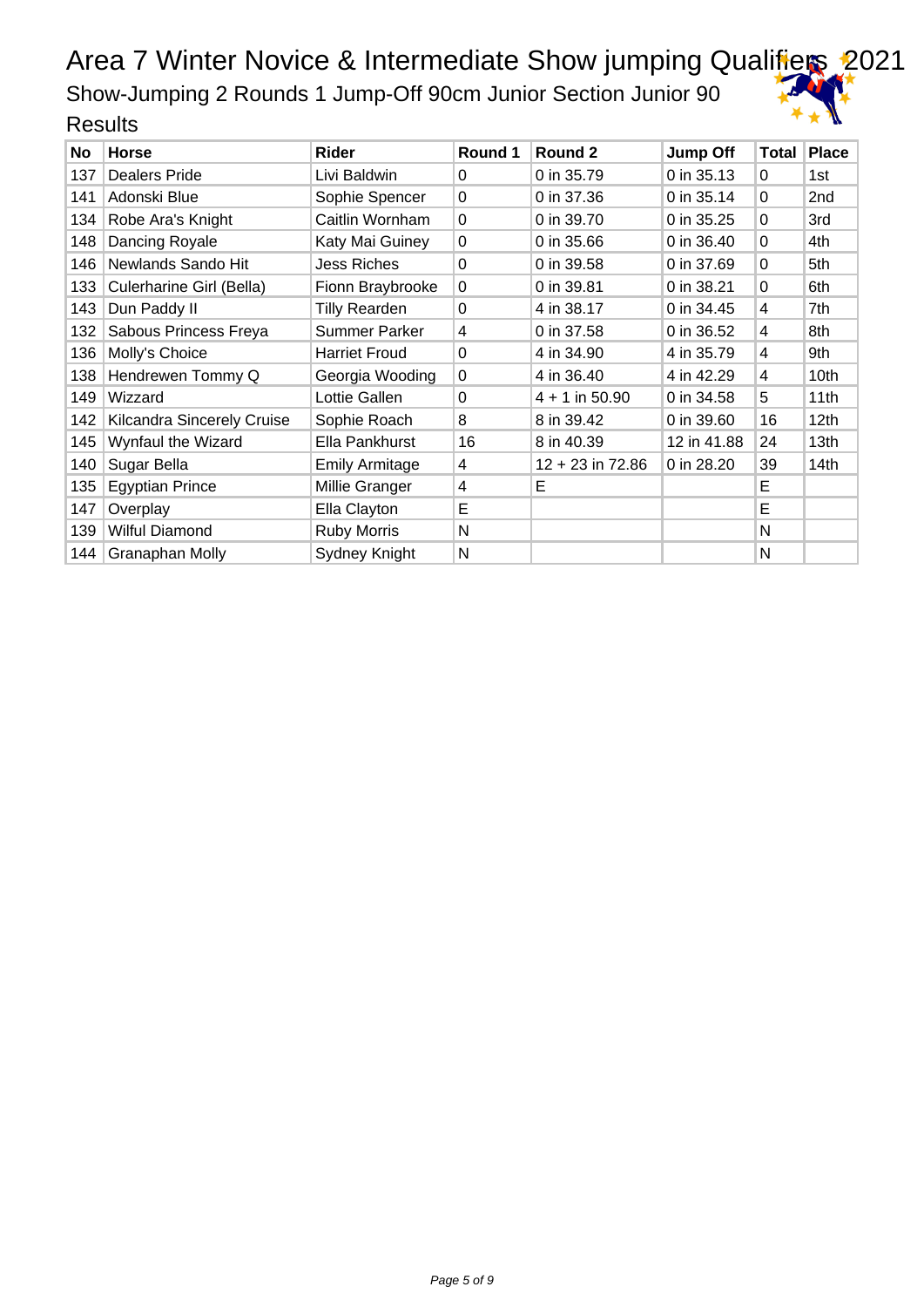Show-Jumping 2 Rounds 1 Jump-Off 80cm Section Open

| No | <b>Horse</b>        | <b>Rider</b>            | Round 1 | Round 2    | Jump Off | <b>Total</b> | <b>Place</b> |
|----|---------------------|-------------------------|---------|------------|----------|--------------|--------------|
| 97 | Newlands Sando Hit  | Jess Gilson             | 0       | in 31.17   | in 35.02 | 0            | 1st          |
| 93 | Dun Paddy II        | Tilly Rearden           | 0       | in 37.42   | in 36.45 | 0            | 2nd          |
| 95 | Balrath Drama Queen | <b>Stacey Sheldrake</b> | 4       | in 37.29   | in 32.30 | 4            | 3rd          |
| 94 | Kingsman Grey       | <b>Paul Everitt</b>     | 0       | 4 in 39.87 | in 36.98 | 4            | 4th          |
| 96 | TBC                 | TBC.                    |         |            |          |              |              |
| 98 | TBC                 | TBC                     |         |            |          |              |              |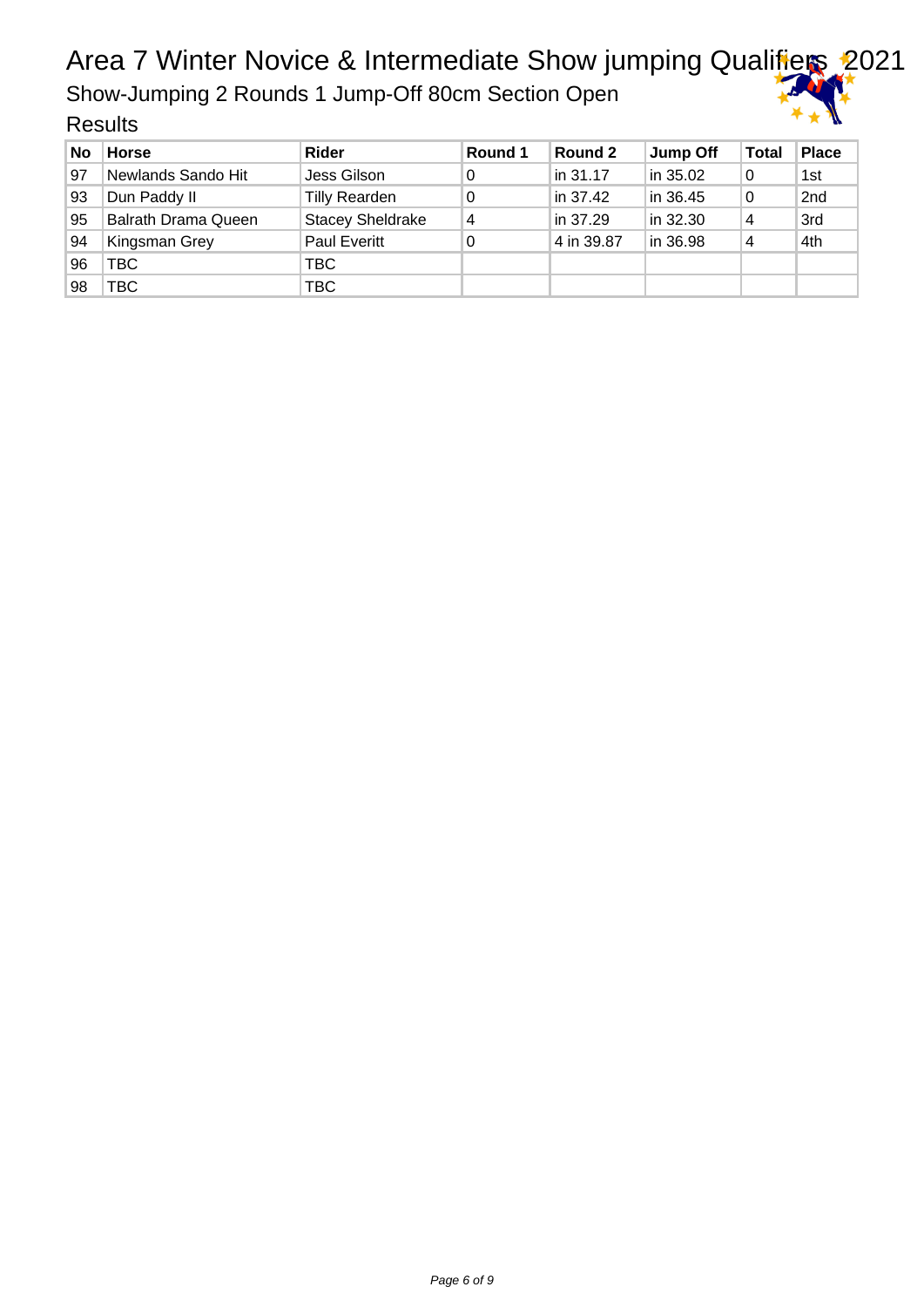Show-Jumping 2 Rounds 1 Jump-Off 70cm Section Senior 70

| <b>No</b>      | <b>Horse</b>                 | <b>Rider</b>             | Round 1        | Round 2            | Jump Off   Total   Place |                |      |
|----------------|------------------------------|--------------------------|----------------|--------------------|--------------------------|----------------|------|
| 8              | Farroco                      | Kerry Simson             | $\Omega$       | in 36.17           | in 35.09                 | 0              | 1st  |
| 16             | Bob's the Lad                | Karen Howse              | $\Omega$       | in 39.07           | in 38.57                 | 0              | 2nd  |
| 10             | Classic Jack                 | <b>Cattherine Martin</b> | $\Omega$       | in 41.59           | in 38.70                 | 0              | 3rd  |
| 15             | Maesmynach Velvet            | Alison Jones             | $\Omega$       | in 46.25           | in 44.12                 | 0              | 4th  |
| 11             | Laurenzo                     | Sarah Anderson           | $\mathbf 0$    | in 43.93           | in 44.26                 | 0              | 5th  |
| 6              | <b>Dalcotes Calico</b>       | <b>Kirsty Watts</b>      | $\mathbf 0$    | in 34.26           | 4 in 33.52               | 0              | 6th  |
| $\overline{2}$ | Pendancer Mickey Bricks      | <b>Hayley Dolby</b>      | $\overline{0}$ | 0 in 41.87         | 4 in 35.94               | 0              | 7th  |
| 4              | <b>Tiger Blue</b>            | Michelle Steward         | $0 + 2$        | in 45.99           | in 46.61                 | $\overline{2}$ | 8th  |
| 17             | <b>Briars Ash</b>            | Jessica Suffling         | $\overline{4}$ | in 36.75           | in 31.95                 | 4              | 9th  |
| 7              | W.P.B.R Dyffrynceiriog Snowy | Ann Chadwick             | $\Omega$       | 4 in 39.60         | in 34.10                 | 4              | 10th |
| 5              | <b>Ballingaddy Star</b>      | Jo Murphey               | 4              | in 40.57           | in 42.75                 | 4              | 11th |
| 23             | New Lily                     | Jessica Suffling         | $\mathbf 0$    | $4 + 1$ in 50.90   | in 38.96                 | 5              | 12th |
| 12             | Polly Pocket                 | <b>Heather Sweet</b>     | $0 + 5$        | in 44.13           | in 43.70                 | 5              | 13th |
| 19             | Red Dragon                   | Susi Cooper              | $\overline{4}$ | 8 in 36.21         | 4 in 34.08               | 12             | 14th |
| 9              | <b>Red Rosso</b>             | <b>Becca Saunders</b>    | 8              | 4 in 42.41         | 8 in 42.60               | 12             | 15th |
| 3              | Crocus                       | Sally Allsop             | 16             | 4 in 41.70         | 4 in 43.75               | 20             | 16th |
| 18             | William                      | Emma Vergette            | $12 + 27$      | 4 in 40.47         | 4 in 41.22               | 43             | 17th |
| 14             | <b>Silver Henry</b>          | Pauline Woodthorpe       | $12 + 25$      | $12 + 26$ in 75.50 | in 46.70                 | 75             | 18th |
| 13             | <b>TBC</b>                   | <b>TBC</b>               |                |                    |                          |                |      |
| 20             | <b>TBC</b>                   | <b>TBC</b>               |                |                    |                          |                |      |
| 21             | <b>TBC Shillington</b>       | <b>TBC Shillington</b>   |                |                    |                          |                |      |
| 22             | <b>TBC MKRC</b>              | <b>TBC MKRC</b>          |                |                    |                          |                |      |
| 146            | ΙX.                          | X                        |                |                    |                          |                |      |
| $148$ x        |                              | X                        |                |                    |                          |                |      |
| 1              | Montana                      | Michelle Cunnel          | E              |                    |                          | E              |      |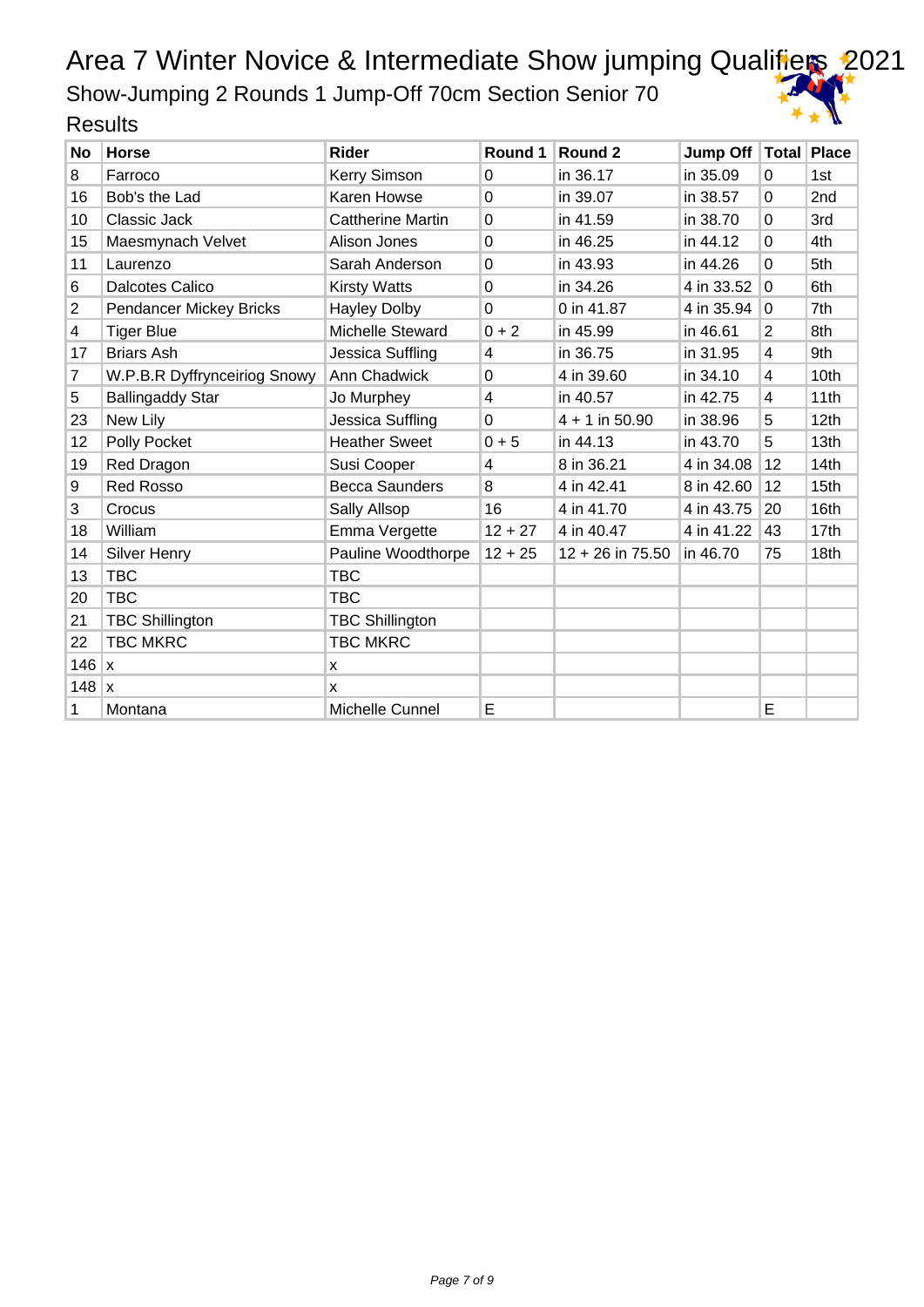Show-Jumping 2 Rounds 1 Jump-Off 80cm Section Senior 80

|    | No Horse                     | Rider                        | Round 1          | Round 2           | <b>Jump Off</b> |    | <b>Total Place</b> |
|----|------------------------------|------------------------------|------------------|-------------------|-----------------|----|--------------------|
| 55 | Titus' Lady Chocolat (Lady)  | Catriona Paterson            | 0                | 0 in 36.87        | 0 in 28.34      | 0  | 1st                |
| 66 | <b>Medrus Gavin Henson</b>   | Nicola Shaw                  | 0                | 0 in 37.60        | 0 in 33.10      | 0  | 2nd                |
| 34 | <b>Highfield Buddy</b>       | Kerrie Kennedy               | $\mathbf 0$      | 0 in 36.40        | 0 in 34.34      | 0  | 3rd                |
| 75 | <b>Watling Saphire</b>       | <b>Verity Beaton</b>         | $\mathbf 0$      | 0 in 37.29        | 0 in 35.79      | 0  | 4th                |
| 63 | Classic Jack                 | <b>Catherine Martin</b>      | 0                | 0 in 37.37        | in 35.96        | 0  | 5th                |
| 54 | <b>Castlecomer Gold</b>      | <b>Tracey Hazell</b>         | $\mathbf 0$      | 0 in 41.11        | 0 in 36.87      | 0  | 6th                |
| 43 | Widlake Sequels Sundance     | Georgie Morris               | $\mathbf 0$      | 0 in 37.60        | 0 in 37.08      | 0  | 7th                |
| 60 | Rainstown Queen              | <b>Greg Cooper</b>           | $\mathbf 0$      | 0 in 41.45        | 0 in 38.41      | 0  | 8th                |
| 44 | Rooster                      | Sarah Fortescue              | $\boldsymbol{0}$ | 0 in 41.55        | 0 in 38.71      | 0  | 9th                |
| 61 | Mo chara Barney              | Nikki Webb                   | 0                | 0 in 42.53        | 0 in 38.90      | 0  | 10th               |
| 70 | Bob's the Lad                | Karen Howse                  | $\mathbf 0$      | 0 in 39.88        | 0 in 40.07      | 0  | 11th               |
| 47 | Royale Commission            | <b>Charlotte Houghton</b>    | 0                | 0 in 44.96        | 0 in 41.69      | 0  | 12th               |
| 71 | Anton Z                      | <b>Kimberly Macey</b>        | $\mathbf 0$      | 0 in 36.86        | 4 in 29.00      | 0  | 13th               |
| 39 | <b>Rainbow Star</b>          | Debbie Robinson              | $\boldsymbol{0}$ | 0 in 36.33        | 4 in 37.51      | 0  | 14th               |
| 48 | Caran Drumri                 | Tim Whitehead                | 0                | 0 in 42.11        | 4 in 37.60      | 0  | 15th               |
| 67 | Lissan Heidi                 | Lauren Brant                 | $\mathbf 0$      | 0 in 42.16        | 4 in 44.12      | 0  | 16th               |
| 79 | Clady lad                    | Sophie Coles                 | $\mathbf 0$      | 0 in 38.56        | Е               | 0  | 17th               |
| 42 | Glen Corran Lady             | Georgie Howe                 | 0                | 4 in 42.43        | 0 in 33.36      | 4  | 18th               |
| 68 | Ace Black                    | Lauren Lanik                 | 4                | 0 in 41.62        | 0 in 33.95      | 4  | 19th               |
| 36 | Peter Rabbit                 | <b>Katy Stockley</b>         | 0                | 4 in 43.20        | in 36.48        | 4  | 20th               |
| 51 | <b>Duneens Best</b>          | Katherine Adams              | 4                | 0 in 41.47        | 0 in 41.52      | 4  | 21st               |
| 73 | Maesmynach Velvet            | Alison Jones                 | $\mathbf 0$      | 4 in 44.13        | 0 in 44.24      | 4  | 22nd               |
| 57 | Rookwood Boy                 | Andrea Cartwright            | 4                | 0 in 46.65        | 0 in 46.47      | 4  | 23rd               |
| 58 | Derrymullen Lady Grey        | <b>Mandy Ellis</b>           | 4                | 0 in 45.02        | 0 in 46.47      | 4  | 23rd               |
| 50 | <b>Sweet Home</b>            | <b>Tracey Manning</b>        | 0                | 4 in 41.76        | 4 in 40.48      | 4  | 25th               |
| 40 | Mr Harry Patch (Billy)       | Lisa Dalton                  | 0                | 4 in 42.87        | 4 in 43.73      | 4  | 26th               |
| 69 | Lyndell Anakin               | <b>Emily Steaggles</b>       | 4                | 0 in 40.33        | 8 in 39.47      | 4  | 27th               |
| 77 | Findon Frodo                 | Kerrie Kennedy               | 0                | 4 in 39.90        | 12 in 40.38     | 4  | 28th               |
| 72 | Kiltilane barra seaclaide    | Jo Meikle                    | 4                | 4 in 37.49        | 0 in 36.17      | 8  | 29th               |
| 65 | League Above                 | Rachel Dyke                  | 4                | 4 in 38.97        | 0 in 36.21      | 8  | 30th               |
| 41 | Mayday Inspiration           | Jill Dainton                 | 4                | 4 in 41.05        | in 38.60        | 8  | 31st               |
| 74 | Blanaidh                     | Kate Harpin                  | 4                | 4 in 39.60        | 4 in 38.10      | 8  | 32nd               |
| 76 | Crack on Jack                | Sally-Ann de Lay Sayette     | 4                | 4 in 42.83        | 4 in 39.56      | 8  | 33rd               |
| 62 | <b>Ballinglen Rosies Lad</b> | Katie Morgan                 | 4                | 8 in 44.18        | 0 in 42.86      | 12 | 34th               |
| 37 | Farroco                      | Kerry Simson                 | 4                | 8 in 34.38        | 4 in 37.05      | 12 | 35th               |
| 38 | Red Dragon                   | Susi Cooper                  | 8                | 8 in 41.46        | 4 in 39.22      | 16 | 36th               |
| 80 | <b>Red Rosso</b>             | <b>Becca Saunders</b>        | 16               | 0 in 44.72        | E               | 16 | 37th               |
| 56 | Rocco de Berlais             | Michala Hart                 | $12 + 5$         | 4 in 38.55        | 0 in 38.93      | 21 | 38th               |
| 53 | <b>Counter Attack</b>        | <b>Carrie Sherriff</b>       | $4 + 11$         | $4 + 11$ in 60.75 | 0 in 44.24      | 30 | 39th               |
| 46 | <b>Fantastic Mr Fritz</b>    | <b>Teri Cuccurullo</b>       | $4 + 25$         | 4 in 41.50        | in 41.15        | 33 | 40th               |
| 49 | <b>TBC</b>                   | <b>TBC</b>                   |                  |                   |                 |    |                    |
| 52 | Vernitos L                   | <b>Harriet Pavet-Golding</b> |                  |                   |                 |    |                    |
| 78 | Wizzard                      | Lottie Gallen                | 0                | 0 in 40.38        | 0 in 32.12      | 0  | HC                 |
| 64 | Longwood Mr Diamond          | <b>Tilly Gill</b>            | $4 + 1$          | R                 |                 | R  |                    |
| 35 | Ruby                         | <b>Nigel Russell</b>         | 4                | E                 |                 | E  |                    |
| 59 | <b>Burj Hatta</b>            | Rachel Casbon                | $12 + 9$         | Е                 |                 | E  |                    |
|    | 45   Lady Jasmin             | Sarah Anderson               | E                |                   |                 | E  |                    |